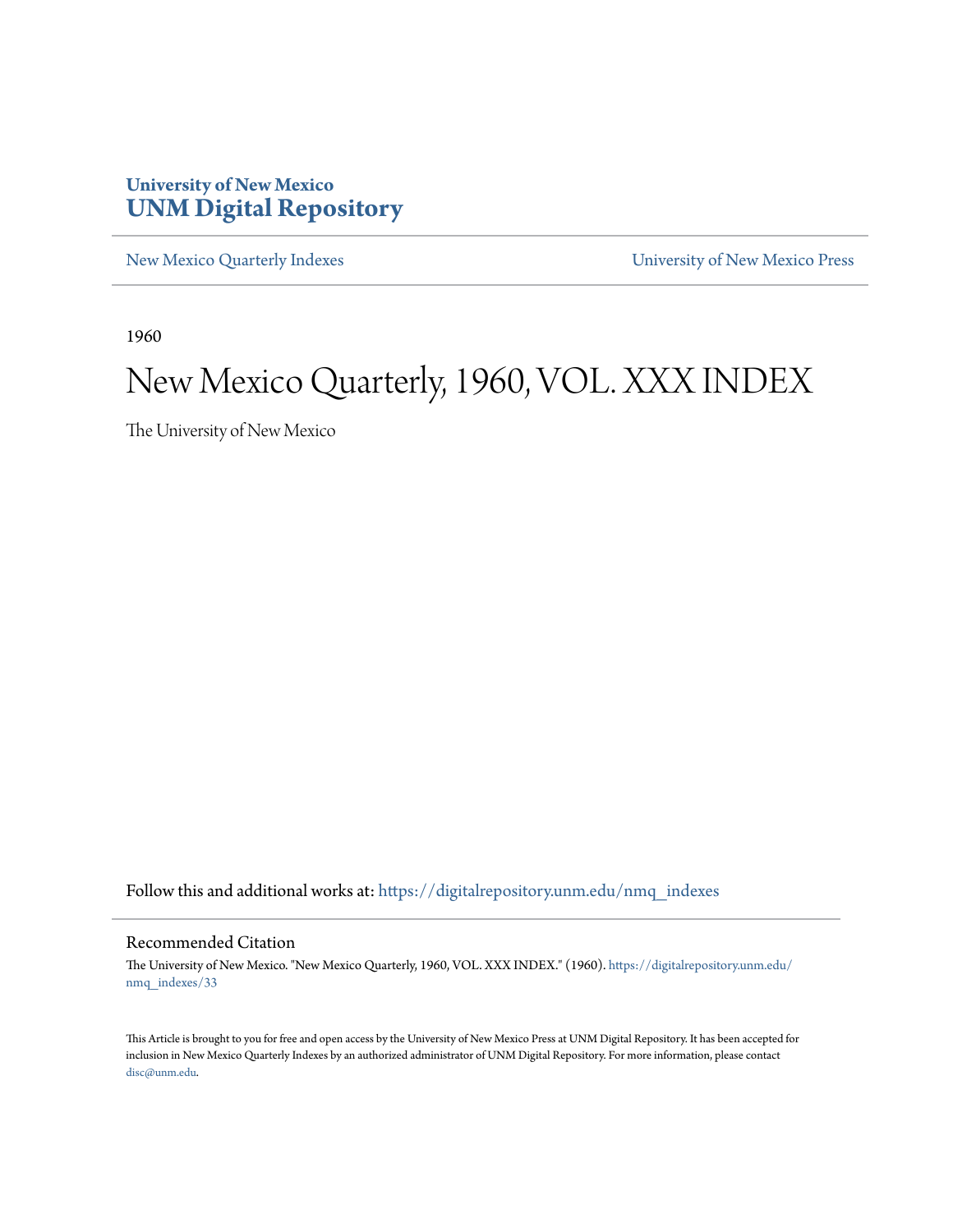# CURRENT PERIODICAL SERIES

TITLE: NEW MEXICO QUARTERLY

VOLUME:  $30$ 

DATE: Spring, 1960-Winter, 1961

This publication is reproduced by agreement with the publisher. Extensive duplication or resale without permission is prohibited.

# PUBLICATION NO.: 216

# ISSUES:

University Microfilms, Ann Arbor, Michigan,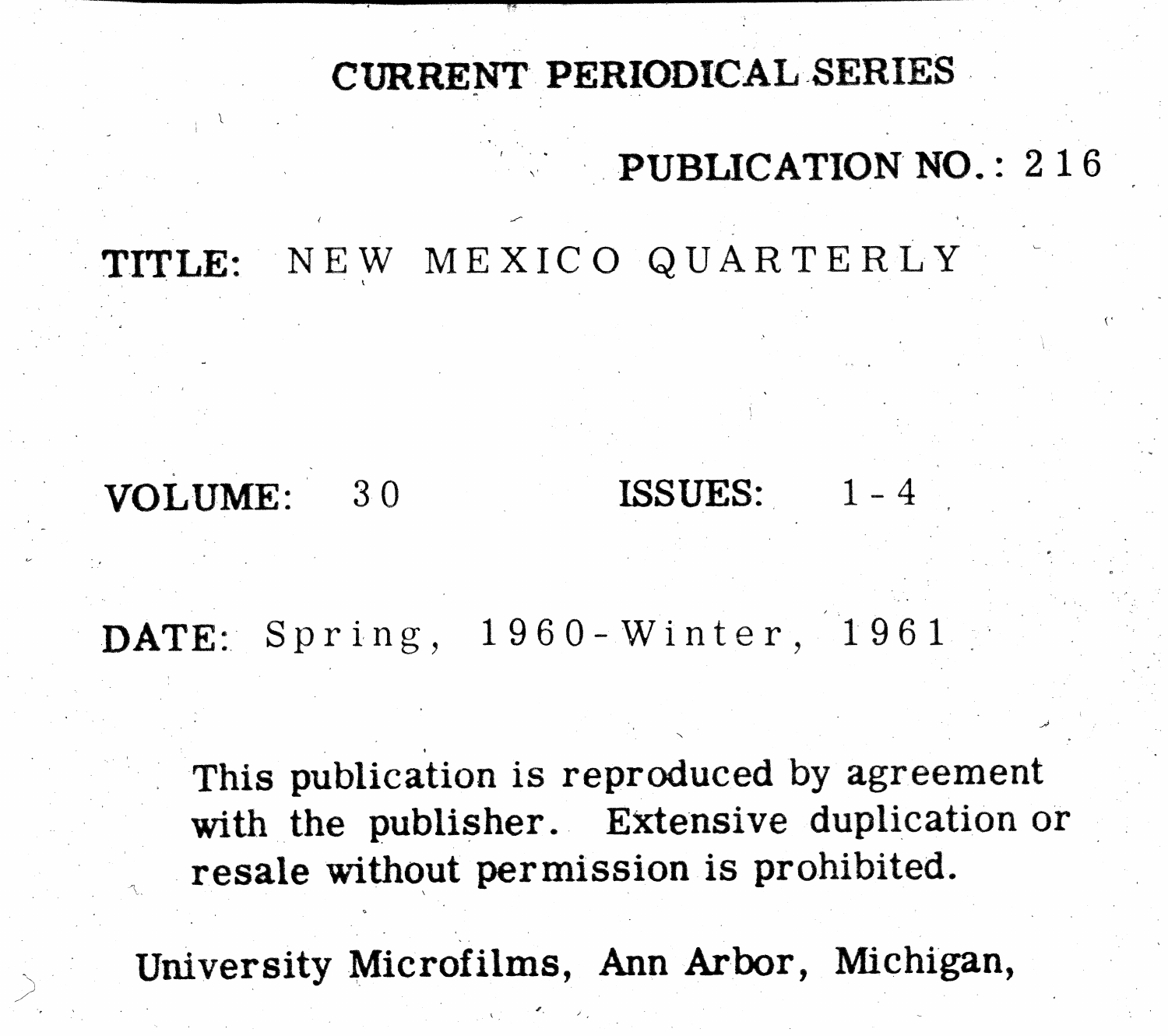#### INDEX-

#### volume xxx

#### **FICTION**

Baroja, Pío. The Madrid Ragpicker (trans. Elaine Kerrigan), 3 Bennett, Penelope Agnes. Mrs. F. Pearson-Bent, 26

Ford, Edsel. Love on the Road, 377 Knudsen, Robert A. Short Long Story, 358

Lafferty, R. A. Adam Had Three Brothers, 280

Muro, Amado. My Aunt Dominga, 359

Nugent, Joel. The Dancer and the Dance, 127

Sender, Ramón J. Delgadina (trans. Morse Manley),  $226$ 

Sturhahn, Lawrence. Salami for Sunday, 162 Tydings, Beatrice. Truck Route, 44

#### **ARTICLES**

Astrov, Margot. Death in Africa, 115

de Kooning, Elaine. Albuquerque Artists Exhibit in New York, 55

Dickey, Roland. Theodore Van Soelen, 60

Earle, Peter G. The Mexican Revolution, 269

Garman, Ed. The Jonson Gallery, 57

Head Notes, 111, 175, 334, 425

Kerrigan, Anthony. Observations on Dictionaries in Spanish and English, 65

Mulcahy, Lucille B. The Trails that Crossed; Southwestern juvenile books, 289

Ray, Terry. The Albuquerque Little Theatre, 11

Regener, Victor H. Science in Space (7th UNM Research Lecture), 144

Sáenz, Gerardo. Alfonso Reyes, 1889-1959, 63

Scott, Winfield Townley. Hannibal and the Bones of Art. 338

Sender, Ramón J. Posthumous Baroja, 6

Weeks, Ramona Maher, and Staff. A bird in the hand, 177; Bound in paper, 389 (reviews of paperback books)

#### **DRAMA**

Viereck, Peter. Songs as Actions (Scene 5 from the verse-play, The Tree Witch), 347

**ILLUSTRATIONS** 

Albuquerque Little Theatre. Programs, 14-15, 18-19; photographs, fol. p. 24  $\cdot$ 

- Apenes, Ola. Drawing from Flute of the Smoking Mirror, III
- Arendale, Sarah Kahlden. Drawing from Trees, Shrubs and Woody Vines of the Southwest, 402
- Chappel, Warren. Drawings from Through Spain with Don Quixote, 65, 71, 76
- Charlot, Jean. Drawing from . . . and Now Miguell, 413
- Clubb, Elizabeth. Drawings, 2, 5, 29, 32, 33, 37, 40, 43, and cover of No. 1
- Jonson, Raymond. Self Characterization, 56
- Mead, Ben Carlton. Drawings from I'll Tell You a Tale, 293, 295, 296.

Moyers, William. Drawing from Crazy Horse, 289

Smith, Sam. Drawings from Roots in Adobe, 206, 207

Tedlock, Dennis. Drawing, 380

- Toledo Nolasco, Francisco. Drawing, 324
- Van Soelen, Theodore. Lithograph, 61

Wright, Paul Morris. Drawings of space rocket, cover of No. 2

Yunkers, Adja. Engravings, 114, 118, 122

#### **VERSE**

Abbe, George. The Invaders, 142

Adler, Lucile, Ceremony, 365

Amórtegui, Octavio. The Voice, 43

Atherton, John. A Person from Porlock, 36

Baity, Elizabeth Chesley. Volcano, 264

- Beaudoin, Kenneth Lawrence. Winter Night Tanka, 263
- Berry, John Stevens. Eros in the Orchard, 171

Browne, Barwyn. The Ghost Dance, 368

Carlisle, Thomas John. Lullaby, 140

Carruth, Hayden. Thalassal, 265

Church, Peggy Pond. The Garden, 33; Spring, 34

Clarke, John. Migration, 42

Cole, E. R. The Whole Relentless Process, 42

Cooperman, Stanley. Triptych, 372

Darr, Ann. Separation, 262; Are We Alone, 262

de Morais, Vinicius. Epitaph, 174

Dickey, Franklin. An Apple for Charles Darwin, 40; Televised Portrait of a Very Articulate Physicist (whose name begins with - and ends  $with -$ ),  $264$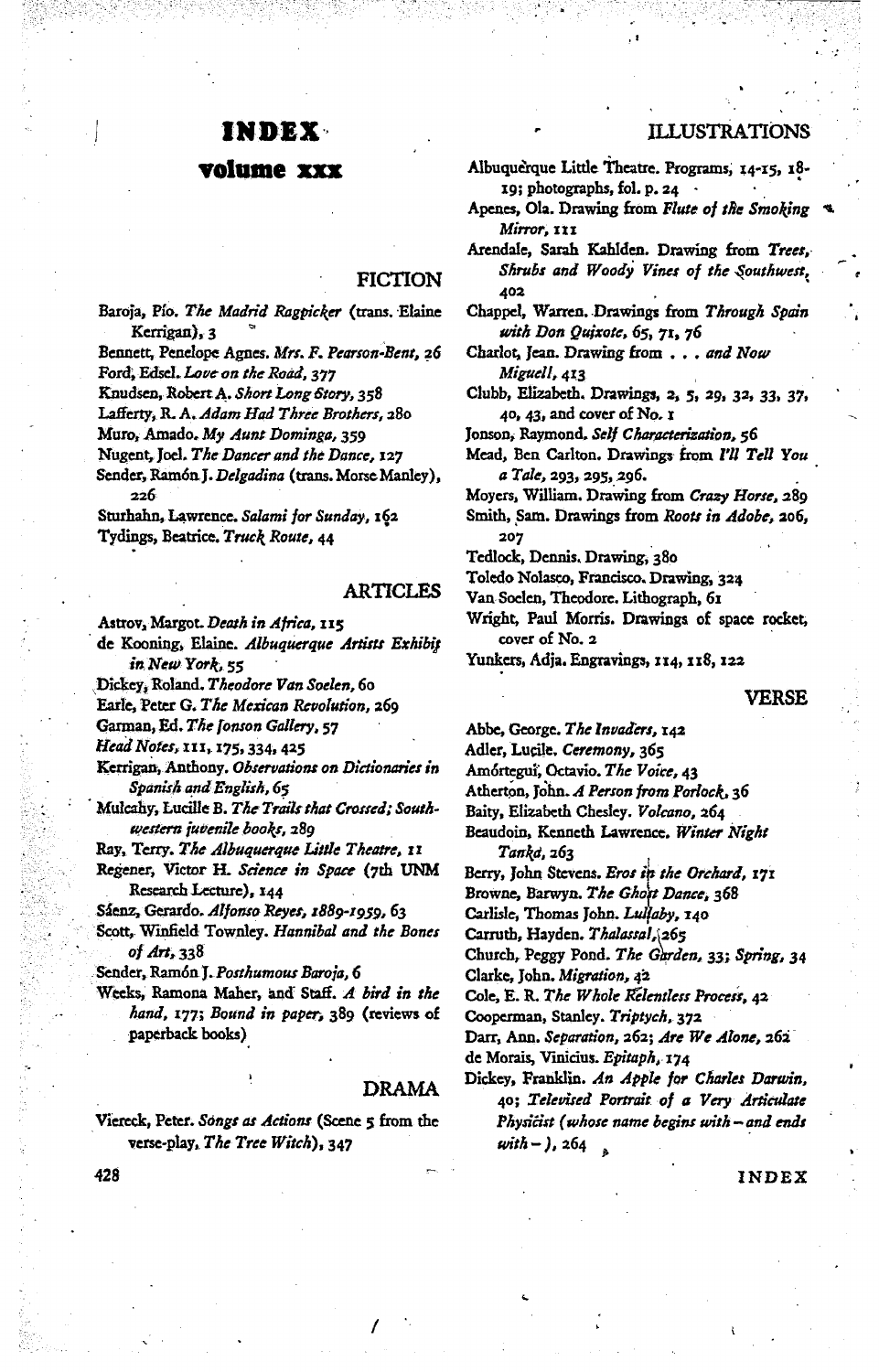Dorn, Edward. Ledyard: The Exhaustion of Sheer Distance, 142 Drake, Carol Christophers At the Edge of Morning, 266 Eberman, Willis.'The Bird, 264 Eiku. At Last, 371 Etter, David Pearson. On Planting a Cherry Tree, 266; Sun Dance - Sun, 266 FitzGerald, Barbara. Sing Willow, 172 George, Richard A. Ponte Vecchio, 173 Gill, John J. Nantasket Beach, 265 Gronowicz, Antoni. joy, 374 Guenther, Charles, trans. The Voice, by Octavio Amórtegui, 43 Hartley, Roland English. Pulse, 265 Hasan, Atiya. the moderns, 365 Honig, Edwin. Dear Ev, Dear Everybody, 139 Jackson, Peter. Dry Mesa, 373 Johnson, Geoffrey. The Suffolk Weavers, 279 Kerrigan, Anthony. Not under the Geometric Sun of Muslim North Africa, 39 Kroll, Ernest. Fireworks, 171 Legler, Philip. When the Bough Breaks, 263 Lohf, Kenneth A. Sculpture by Henry Moore in th open air, 262 Markman, Joel. Lombardy Poplars in New Mexico, 41 Mary Honora, O.S.F. (Sister), October Pantomime, 140 Masley, Dorothy. Meditation, 37 Miner, Virginia Scott. Strange Piping, 366 Montgomery, Marion. A Letter Home, 366 Nicholas, Georgia C. Invocation, 373 Nichols, Douglas. Lawrence's Phoenix, 38 Nist, John, trans. Epitaph, by Vinicius de Morais, 174 Overmyer, Barbara Harr. There is a kind of love, 367 Pettinella, D. M., trans. Sunny Island, by Rafael Heliodoro Valle, 170 Porter, Rosalee G. Our Garden in Haiku, 366 Roche, Paul. New York Blizzard, 376 Rubin, Larry. Winter Birth, 373 Shafer, Elizabeth. Old Wontan Gathering Withered Apples, 174; Lullaby for a Great Grandmother, 268 Shaw, Martha. Hymn to Ceres, 372 Smart, Sue. Mother Memory, 367 Solomon, Marvin. Blue-Back Shell, Blue Feather, 375

VOLUME XXX

Speiser, Milton. The Lions, 370 Stafford, Milton. Summer will rise, 35 Sternlicht, Sanford V. Evening Watch, 372 Stryk, Lucien. Mask, 266 Sullivan, Nancy. About those dead on various beachheàds, AI Tomlinson, Charles. Aqueduct, 140; Sconset, 141; trans., The Sea and the Rock, by Fedor Tyutchev, 141 Tyutchev, Fedor. The Sea and the Rock, 141 Valle, Rafael Heliodoro. Sunny Island, 170, Viereck, Peter. Songs as Actions (Scene 5 from the

**BOOK REVIEWS** 

Adams, Ramon F. A Fitting Death for Billy the *Kid,* 308

Adams, Robert M. Stendahl: Notes on a Novelist, 201

verse-play, The Tree Witch), 347

Akutagawa, Ryunosuke. Rashomon and Other Stories, 96

Alvarez, A. Stewards of Excellence: Studies in Modern English and American Poets, 94

Antoninus (Brother). The Crooked Lines of God: Poems 1949-1954, 196

Arnold, Armin. D. H. Lawrence and America, 189

Aschmann, Homer, The Central Desert of Baja California: Demography and Ecology, 106

Beach, Joseph Warren. Obsessive Images: Symbolism in Poetry of the 1930's and 1940's, 419

Bean, Amelia. The Feud, 195

Bedichek, Roy. The Sense of Smell, 421

Bloss, Roy S. Pony Express-The Great Gamble, 41 I

Blumenstock, David I. The Ocean of Air, 221

Brandes, Ray, Frontier Military Posts of Arizona, 320

Brewster, Dorothy. Virginia Woolf's London, 220 Bunker, Robert, and John Adair. The First Look at Strangers, 80

Burckhardt, Jacob. The Civilization of the Renaissance in Italy, 101

Burke, Kenneth. Attitudes Toward History, 104

Burns, William A., ed. The Natural History of the Southwest, 218

Casper, Leonard. Robert Penn Warren: The Dark and Bloody Ground, 318

Casto, Robert Clayton. A Strange and Fitful Land, 196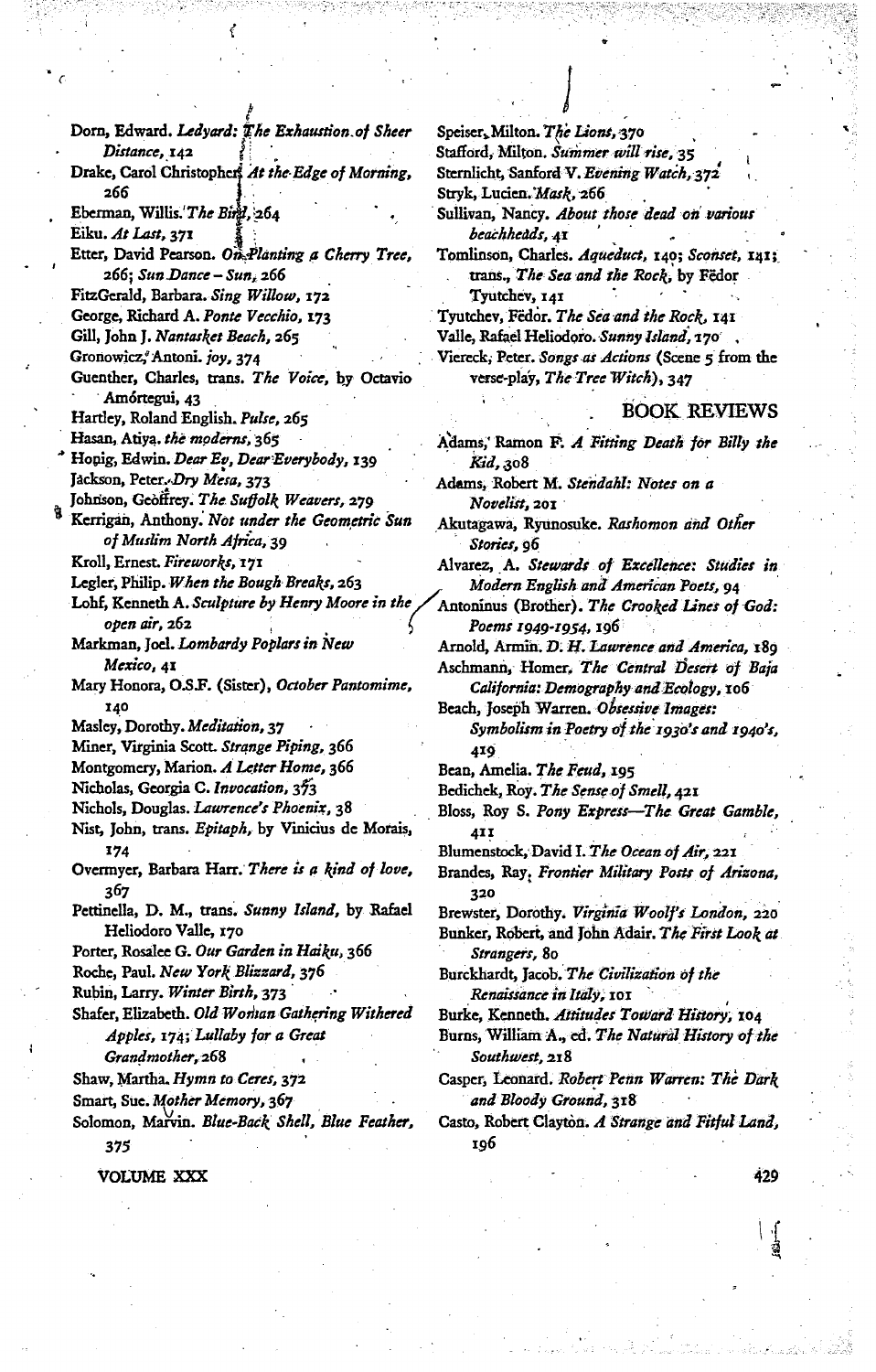Chace, James. The Rules of the Game, 194 Chapin, Katherine Garrison. The Other Journey: Poems New and Selected, 196 Colton, Ray C. The Civil War in the Western Territories, 298 Corbin, Henry. Avicenna and the Visionary Recital, 301 Corneille. Moot Plays (trans. Lacy Lockert), 98 Cowan, Louise. The Fugitive Group, A Literary History, 85 Craig, Reginald S. The Fighting Parson, 203 Creekmore, Hubert, ed. Lyrics of the Middle Ages, 417 Creel, H. G. Chinese Thought from Confucius to Mao Tse-tung, 96 Creeley, Robert. A Form of Women, 196 Davidson, Basil. The Lost Cities of Africa, 216 Delaney, Shelagh. A Taste of Honey, 102 Diaz, Albert J. A Guide to the Microfilm of Papers Relating to New Mexico Land Grants, 333 Doolittle, Rosalie, and Harriet Tiedebohl. Southwest Gardening, 99 Duff, John J. A. Lincoln, Prairie'Lawyer, 299 Du Maurier, Daphne. The Infernal World of Branwell Brontë, 400 Dupree, A. Hunter. Asa Gray, 1810-1888, 211 Espinosa, José E. Saints in the Valleys, 305 Ferrari, Enrique Lafuente. Velasquez, 192 Flanders, Helen Hartness, ed. Ancient Ballads Traditionally Sung in New England, 326 Forbes, Jack D. Apache, Navaho and Spaniard, 315 Foss, Philip O. Politics and Grass: The Administration of Grazing on the Public Domain, 332 Gardiner, C. Harvey, ed. Mexico, 1825-1828; The Journal and Correspondence of Edward Thornton Tayloe, 82 Garner, W. L., ed. Targets (No. 4), 332 Geiger, Maynard J. The Life and Times of Fray Junipero Serra, O.F.M., 312 Goytisolo, Juan. Fiestas, 190 Gutheim, Frederick, ed. Frank Lloyd Wright on Architecture, 107 Hall, Carol. Portrait of Your Niece and Other Poems, 196 Hall, Martin Hardwick. Sibley's New Mexico Campaign, 406 Hamlin, William Lee. The True Story of Billy the

Hanson, Charles E. The Plains Rifle, 409 Hardin, John Wesley. The Life of John Wesley Hardin, As Written by Himself, 409 Harris, Benjamin Butler. The Gila Trail, 310 Highet, Gilbert. The Powers of Poetry, 421 Hillyer, Robert. In Pursuit of Poetry, 418 Hirschman, Jack. A Correspondence of Americans, 328 Honig, Edwin, The Gazabos, 321 Howard, Leon. Literature and the American Tradition, 209 Howard, Robert W. Hoofbeats of Destiny, 411 Hutchinson, W: H. A Bar Cross Liar, 79 Judd, Neil M. Pueblo del Arroyo, Chaco Canyon, 330 Jung, C. G. The Structure and Dynamics of the Psyche, 324 Kappel, Philip. Jamaica Gallery, 424 Keeler, Clyde E. Secrets of the Cuna Earthmother, 87 Kehoe, Vincent J-R. Aficionado, 101 Kelvin, Norman. A Troubled Eden, Nature and Society in the Works of George Meredith, 419 Krutch, Joseph Wood, ed. The Gardener's World, 81 Kubler, George, and Martin Soria. Art and Architecture in Spain and Portugal and Their American Dominions, 1500 to 1800, 314 Lawrence, D. H. Lookl We Have Come Through! 189 Lea, Tom. The Primal Yoke, 416 Leonard, Irving A. Baroque Times in Old Mexico, 313 Levin, David. History as Romantic Art: Bancroft, Prescott, Motley, and Parkman, 104 Lieuwen, Edwin. Arms and Politics in Latin America, 220 Lobsenz, Herbert. Vangel Griffin, 387 Lowie, Robert H. Robert H. Lowie, Ethnologist: A Personal Record, 214 Machado, Antonio. Eighty Poems, 103 Macnab, Angus. Fighting Bulls, 101 Madsen, William. The Virgin's Children, 408 Majdalany, Fred, The Eddystone Light, 422 Martin, Douglas D. The Lamp in the Desert, 412 Martin, Paul S., and John B. Rinaldo. Table Rock Pueblo, Arizona, 330. McVan, Alice Jane, Antonio Machado, 103

430

Kid, 97

INDEX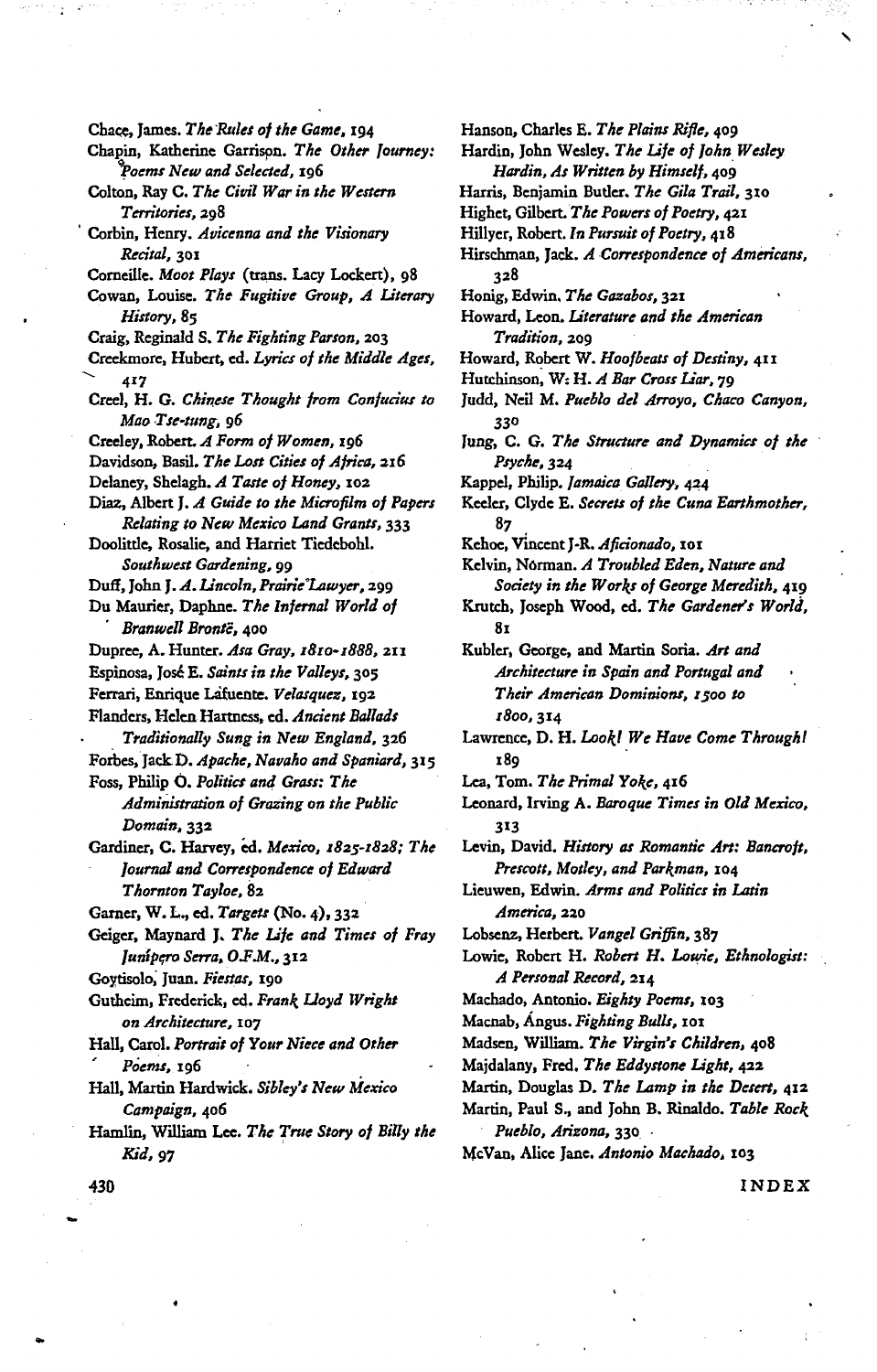Mexico, Pre-Hispanic Painting, 108

- Miller, James E., Jr., Karl Shapiro, and Bernice Slote. Start with the Sun: Studies in Cosmic Poetry, 189
- Mitchell, James L. Colt; A Collection of Letters about the Man, the Arms, the Company, 84
- Moore, Harry T., ed. A D. H. Lawrence Miscellany, **189**
- Morgan, Lewis Henry. The Indian Journals, 1859-1862 (ed. Leslie A. White), 306
- Moss, Howard. A Winter Come, A Summer Gone,
- Murasaki, Lady. The Tale of Genji: Part II, The Sacred Tree (trans. Arthur Waley), 89

Noonday 2, 79

- Northrop, Stuart A. Minerals of New Mexico, 77
- O'Connor, Richard. Pat Garrett, 308
- Olsen, Stanley J. Post-Cranial Skeletal Characters of Bison and Bos, 330
- Pillsbury, Dorothy. Roots in Adobe, 207
- Pope-Hennessy, James. Queen Mary: 1867-1953, 210
- Porter, Clyde, and Mae Reed Porter, comps. Matt Field on the Santa Fe Trail, 1839, 213
- Pound, Ezra. The Confucian Odes, 87
- Pound, Ezra, and Ernest Fenollosa. The Classic Noh Theatre of Japan, 96
- Powell, Donald M. The Peralta Grant, 412

Powell, Lawrence Clark. Books in My Baggage, 107 Ouirk, Robert E. The Mexican Revolution, 1914-

- 1915; The Convention of Aguascalientes, 407 Randall, John H., III. The Landscape and the Looking Glass, 317
- Ray, David, ed. The Chicago Review Anthology, 93

Raynor, Ted. Old Timers Talk in Southwestern New Mexico, 410

Richter, Harvena. The Human Shore, 415

- Rodriguez, Manuel J. The Laws of the State; of New Mexico Affecting Church Property, 95
- Rojas, Arnold R. Lore of the California Vaquero, 301, 412
- Ruiz, Ramón Eduardo, ed. An American in Maximilian's Mexico, 1865-1866; The Diaries of William Marshall Anderson, 82
- Rulfo, Juan. Pedro Paramo, A Novel of Mexico (trans. Lysander Kemp), 87
- Sasaki, Tom T. Fruitland, New Mexico: A Navaho Community in Transition, 385
- Schwartz, Delmore. Summer Knowledge; New and Selected Poems 1938-1958, 86

VOLUME XXX

Scott, R. E. Mexican Government in Transition, 407 Scott, Winfield Townley, Scrimshaw, 90

Sessions, Roger. The Musical Experience of Composer, Performer, Listener, 101

Simpson, Lesley Byrd. Many Mexicos, 89 Sloane, Eric. Road to Taos, 412

- Smith, Henry Nash, and William M. Gibson, eds. The Mark Twain-Howells Letters, 422
- Smith, William Jay. The Spectra Hoax, 404
- Spencer, Elizabeth, The Light in the Piazza, 413
- Stallman, R. W., and Lillian Gilkes, eds. Stephen

Crane: Letters, 208

- Stegner, Wallace, and Richard Scowcroft, eds. Stanford Short Stories 1960, 316
- Storrs, Augustus, and Alphonso Wetmore. Santa Fé Trail, First Reports: 1825, 410
- Streeter, Thomas W. Bibliography of Texas, 1795-1845 (vols. 4 & 5), 333
- Strickland, Geoffrey, ed. Stendhal: Selected Journalism, 201
- Styron, William. Set This House on Fire, 412 Targets (No. 4), 332
- Taylor, E. G. R., ed. The Troublesome Voyage of Captain Edward Fenton, 1582-83, 311
- Tinkle, Lon, and Allen Maxwell, eds. The Cowboy Reader, 411
- van Gennep, Arnold. The Rites of Fassage, 204
- Velarde, Pablita. Old Father, the Story Teller, 320 Verissimo, Erico. Mexico, 409
- Vigneras, L. A., ed., and Cecil Jane, trans. The Journal of Christopher Columbus, 423
- Vines, Robert A. Trees, Shrubs and Woody Vines of the Southwest, 402
- Vivian, Gordon, and Paul Reiter. The Great Kivas of Chaco Canyon and Their Relationships, 330
- Wagenknecht, Edward, ed. Chaucer, Modern Essays in Criticism, 97
- Waggoner, Hyatt H. William Faulkner, From lefterson to the World, 200
- Walker, Peter F. Vicksburg; A People at War, 1860-1865, 298
- Wasserman, Earl R. The Subtler Language, 217 Watts, Alan W. The Way of Zen, 96
- Weeks, Ramona Maher. Their Shining Hour, 224
- Welles, Philip. Meet the Southwest Deserts, 320
- Winick, Charles. Taste and the Censor in

Television, 416

- Yellen, Samuel. The Wedding Band, 414
- Yohannan, John D., ed. A Treasury of Asian Literature, 96

431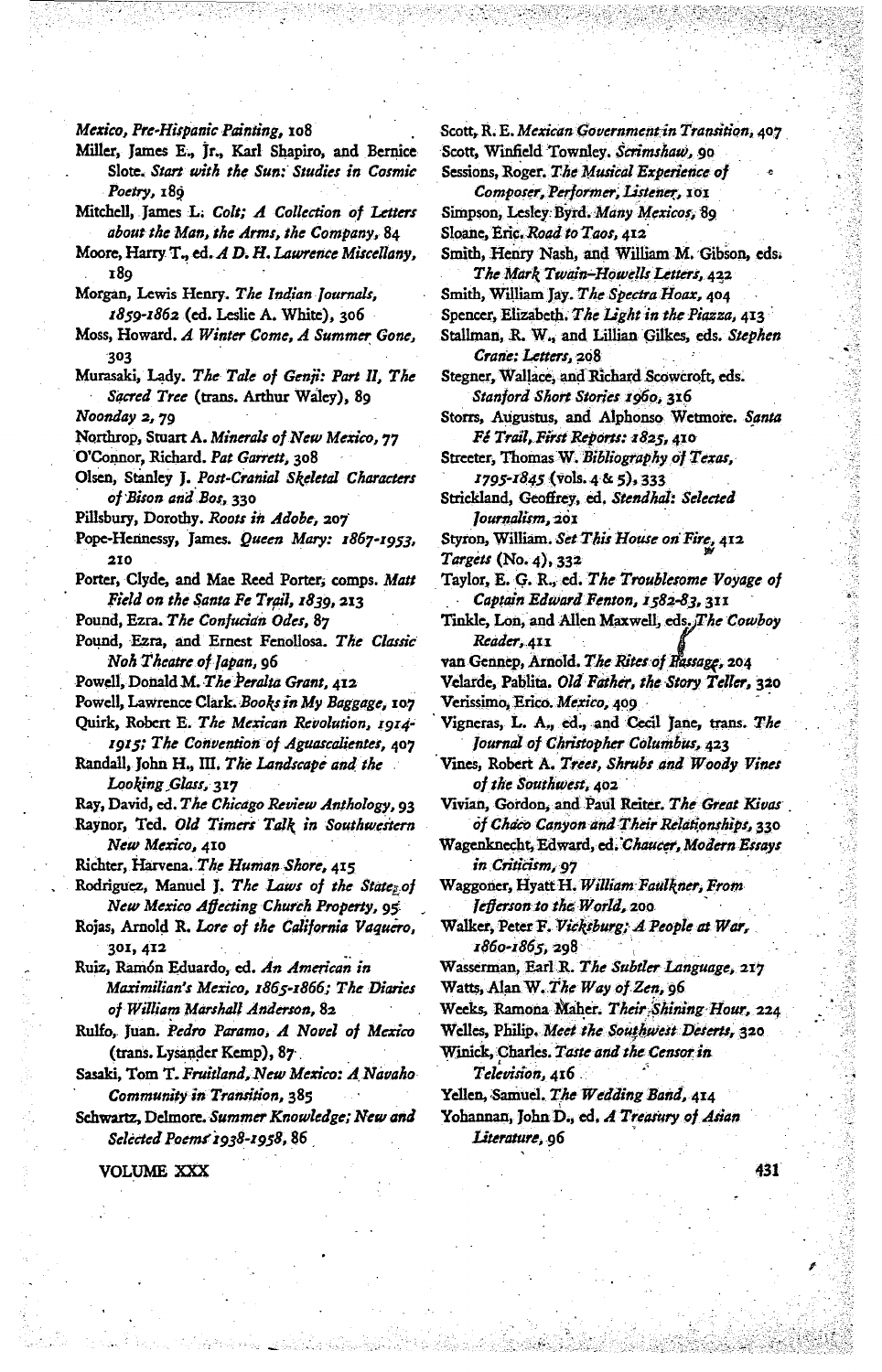#### **REVIEWERS**

Adams, Eleanor B. 95, 311, 312 Ahlborn, Richard E. 305, 314 Basehart, Hawy W. 214, 216 Bellman, Samuel I. 89 Benson, Ben. 107 Berry, Erick. 424 Boller, Paul F., Jr. 211 Casper, Leonard. 209, 316, 317 Cooper, Charles F. 218 Cowan, Louise. 318 Crowell, Norton B. 419 Delaney, Bernice M. 97 Dickey, Roland. 108, 415, 416 Dittmer, Howard J. 99 Dunlavy, Marjorie Fontaine. 85 Emerson, Donald. 387 Faruki, Zuhdi T. 301 Fergusson, Erna. 107 Feynn, J. Robert. 98, 103, 313 Floyd, Troy S. 423 Gaston, Edwin W., Jr. 310 Geislers, Viktors. 421 Getchell, Robert. 79 Gibson, Ruby. 87 Guerrant, Edward O. 220 Gunnerson, Dolores A. 315 Haase, Ynez G. 106, 301 Hall, Thomas B. 213 Harrison, William. 194 Hill, Gertrude. 410 Huff, Clarence, 96, 408 Jacobs, Willis D. 94, 418, 419 Jenkins, Myra Ellen. 203 Keleher, Julia M. 79, 207 La Barre, Weston. 204 Landini, Richard G. 87 Lash, Kenneth. 321 Legler, Philip. 90, 328 Mann, E. B. 84 Markman, Joel. 102 Marriott, Alice. 306 Martin, Dexter. 189 Martin, Douglas D. 195 Martin, William C. 402 McNeil, Norman (Brownie), 326 McNitt, Frank. 330 Meaders, Margaret. 87 Mills, Ralph J., Jr. 196, 200 Minge, Ward Alan. 82

Napier, Arch. 385 Nolan, Edward. 324 Nolan, Frederick W. 97, 308 Peterson, Edith H. 201 Poldervaart, Arie, 299 Potter, Nancy A.J. 208 Ratchford, Fannie. 400 Reeder, Ray. 101 Rippy, Merrill. 104, 407 Sasaki, Tom T. 80 Sender, Ramón J. 190, 192 Shawcross, John T. 217 Spieckerman, Shirley. 413, 414 Tanselle, G. Thomas. 404 Tuan, Yi-Fu. 221 Utley, Robert M. 406 Weber, Robert H. 77 Weeks, Ramona Maher. 177, 389 Weeks, Tim. 101 Weems, John Edward. 298 Weinrod, Margaret, 101 Westphall, Victor, 332 Wilson, Keith C. 86, 303 Wykes, Barbara. 89, 93, 210, 417

## **New Mexico Quarterly**

#### THIRTIETH ANNIVERSARY

Editor, Roland Dickey Assistant Editor, Virginia Manierre **Book Review Editor Ramona Maher Weeks** Manuscript Editor, J. Robert Feynn **Editorial Assistants** Margaret Weinrod, Clarence Huff **Advisory Committee** George Arms, Lez Haas, Lincoln LaPaz, William J. Parish, Paul Walter, Jr., Dudley Wynn